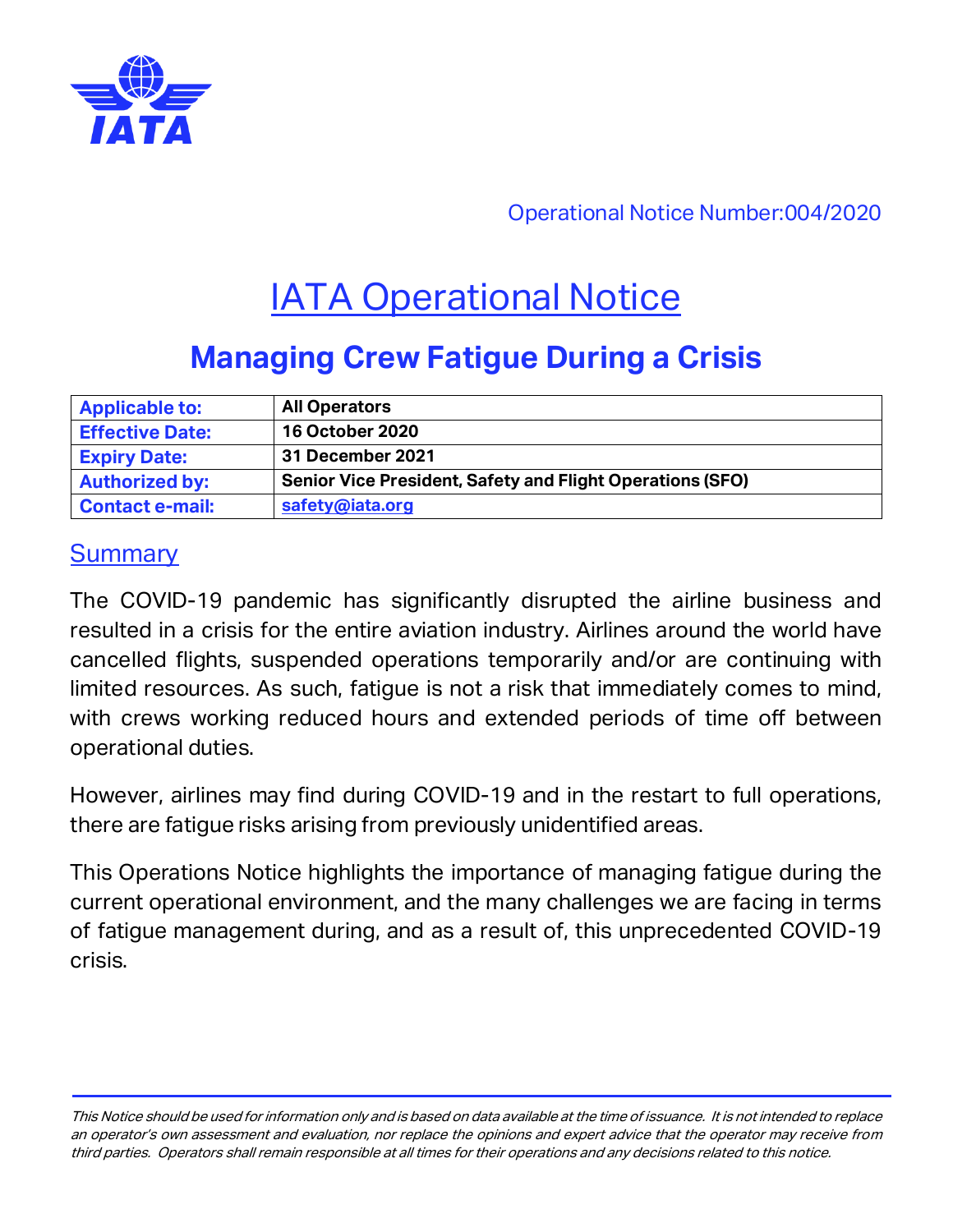

#### **Description**

There are many challenges we are facing in terms of fatigue management during, and as a result of, the COVID-19 crisis. This includes a shift in where our fatigue hazards may be coming from, how we can effectively identify these hazards and recognize changing safety behaviors. As a result, the effective and flexible monitoring and management of fatigue carry significant importance at this time.

New areas of potential fatigue risks may include:

- Extended duty-times and use of heavy crew to avoid lay-overs due to testing / quarantine requirements
- Use of 1st class and Business class seats as rest facilities
- Unfamiliar operations, such as new airports for repatriation flights, or new gate locations for cargo vs. passenger facilities
- Reduction in staffing levels having the potential for remaining staff to be working longer, more intense or condensed hours
- COVID-19 influencing many aspects of personal life, affecting crews general physical and mental fitness

Some non-roster related fatigue considerations airlines may need to assess with a restart to full operations could include:

- Changes to home living circumstances, such as home schooling of children, loss of income across households and displacement from previous housing
- Changes in crews' physical and mental fitness caused by COVID stressors, (such as changing financial status of households), concerns over health of themselves or family members, uncertainty over employment stability, and reduced social activities (such as support structures and fitness facilities)

This Notice should be used for information only and is based on data available at the time of issuance. It is not intended to replace an operator's own assessment and evaluation, nor replace the opinions and expert advice that the operator may receive fro<sup>m</sup> third parties. Operators shall remain responsible at all times for their operations and any decisions related to this notice.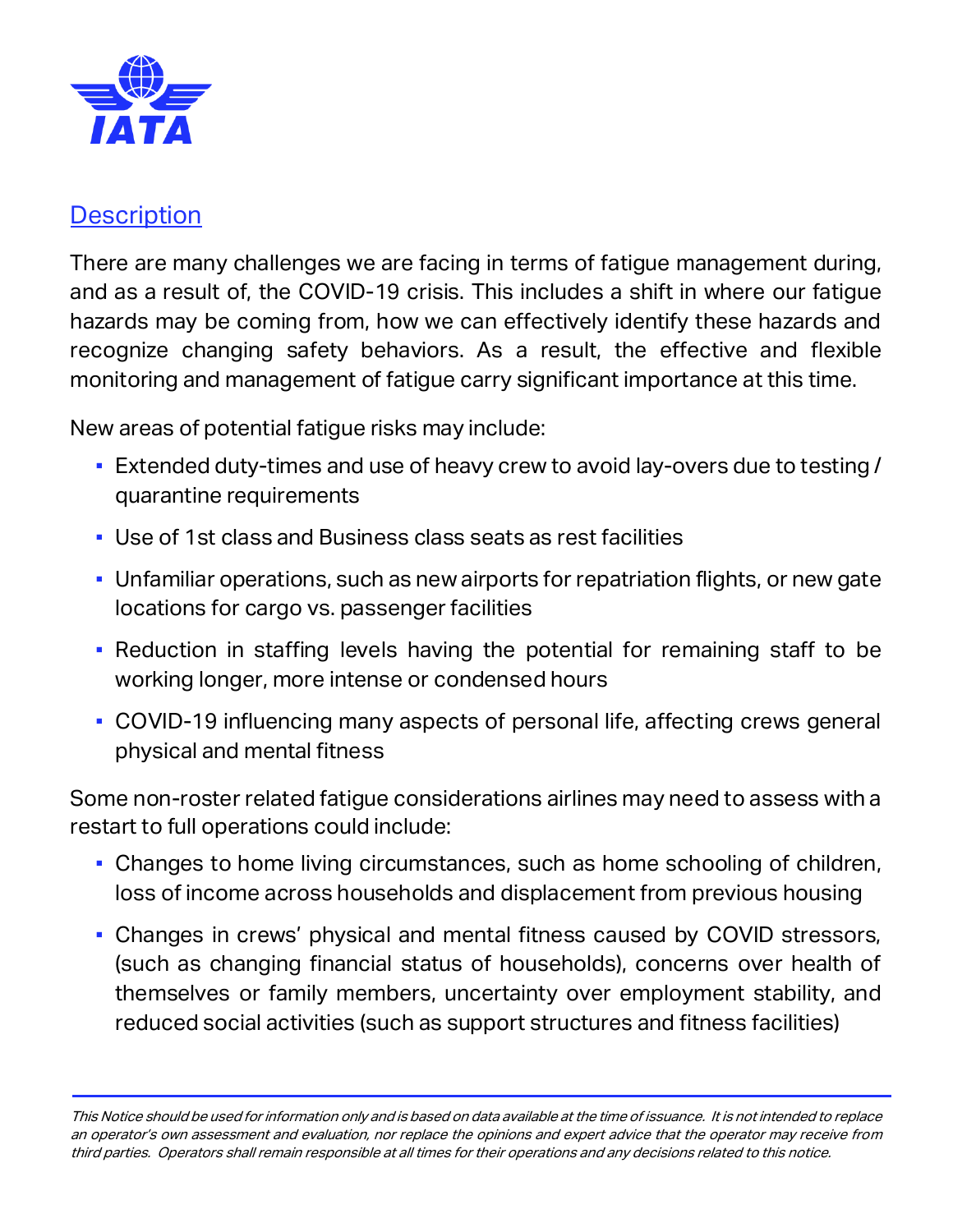

Additionally, during COVID-19 operations, airlines and crews have identified shifts in attitudes and perceptions around safety and subsequent safety behaviors. When faced with competing priorities around personal and operational considerations it is not unusual for individuals to downplay or reduce attention on hazards that, in an uncertain and complex environment, seem to be less of an immediate threat.

Airlines and crews may find that their perception of fatigue hazards become underappreciated as a result of less roster related fatigue factors being in play. Unfortunately, regardless of the cause of fatigue impairment, the safety implications are still present. With reduced staffing levels, faced by many airlines, the layers of defences in place to minimize hazards resulting in unsafe outcomes is likely to be reduced. Considering fatigue impairment of individuals within an operating environment with reduced layers of defence, this becomes more critical as it is more likely that we are relying on final layers of defence within operations of front-line crews identifying a hazard and acting accordingly.

Changing safety behaviors to be aware of may include:

- Reduced safety and fatigue reporting by crews
- **Increased likelihood of crews not identifying when impaired by fatigue**
- A higher acceptance of reduced safety margins within operations
- Rushing or reduced time allocated for safety checks and procedures